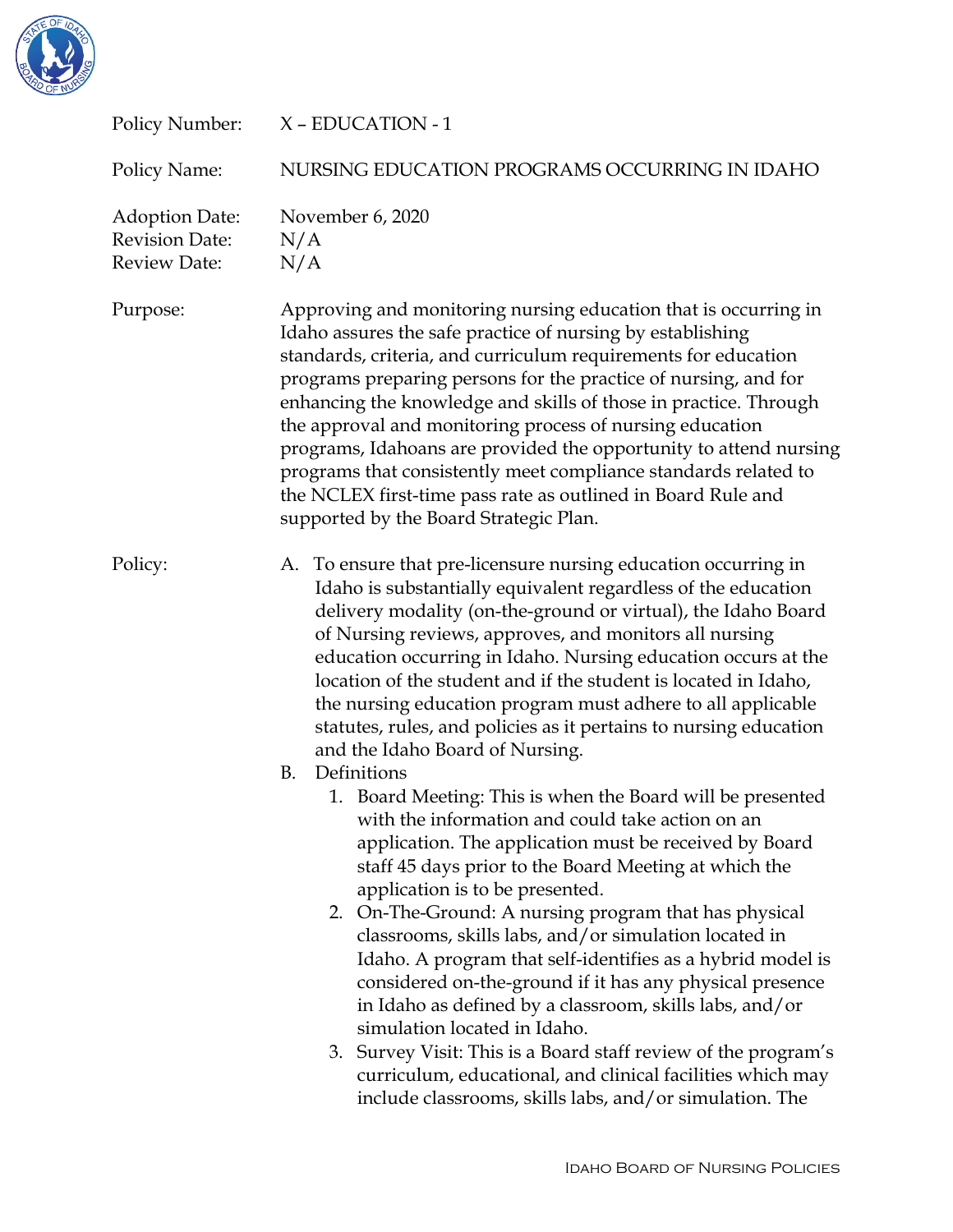

visit must be completed 30 days prior to the Board Meeting at which the report is to be presented.

- 4. Virtual: A nursing program that is solely providing nursing education in an online and/or remote learning modality. Formal clinical experiences are the only on-theground aspect of these programs.
- C. Approval of a New Education Program (IDAPA 24.34.01.602)
	- a. Application Process for On-The-Ground Programs
		- 1. Adhere to all Board Rules regarding the development of a new educational program.
		- 2. The academic program submits a completed Board-Approved Application for Initial Approval to Plan A New Nursing Education Program.
			- a. Once the application has been reviewed, the academic program will request a survey visit to be completed (either onthe-ground or virtual).
			- b. The Board staff will submit a report and recommendation to the Board within 90 days of the survey visit for a decision on approval to plan.
		- 3. The academic program submits a completed Board-Approved Application for Provisional Approval for A New Nursing Education Program.
			- a. This application is due after a 1-year planning phase.
			- b. Once the application has been reviewed, the academic program will request a survey visit to be completed (either onthe-ground or virtual).
			- c. The Board staff will submit a report and recommendation to the Board within 90 days of the survey visit for a decision on provisional approval status.
			- d. The program will be notified of the Board's decision within 30 days.
			- e. Nursing programs are allowed to admit students, deliver courses, and prepare students for graduation if and once provisional approval has been received.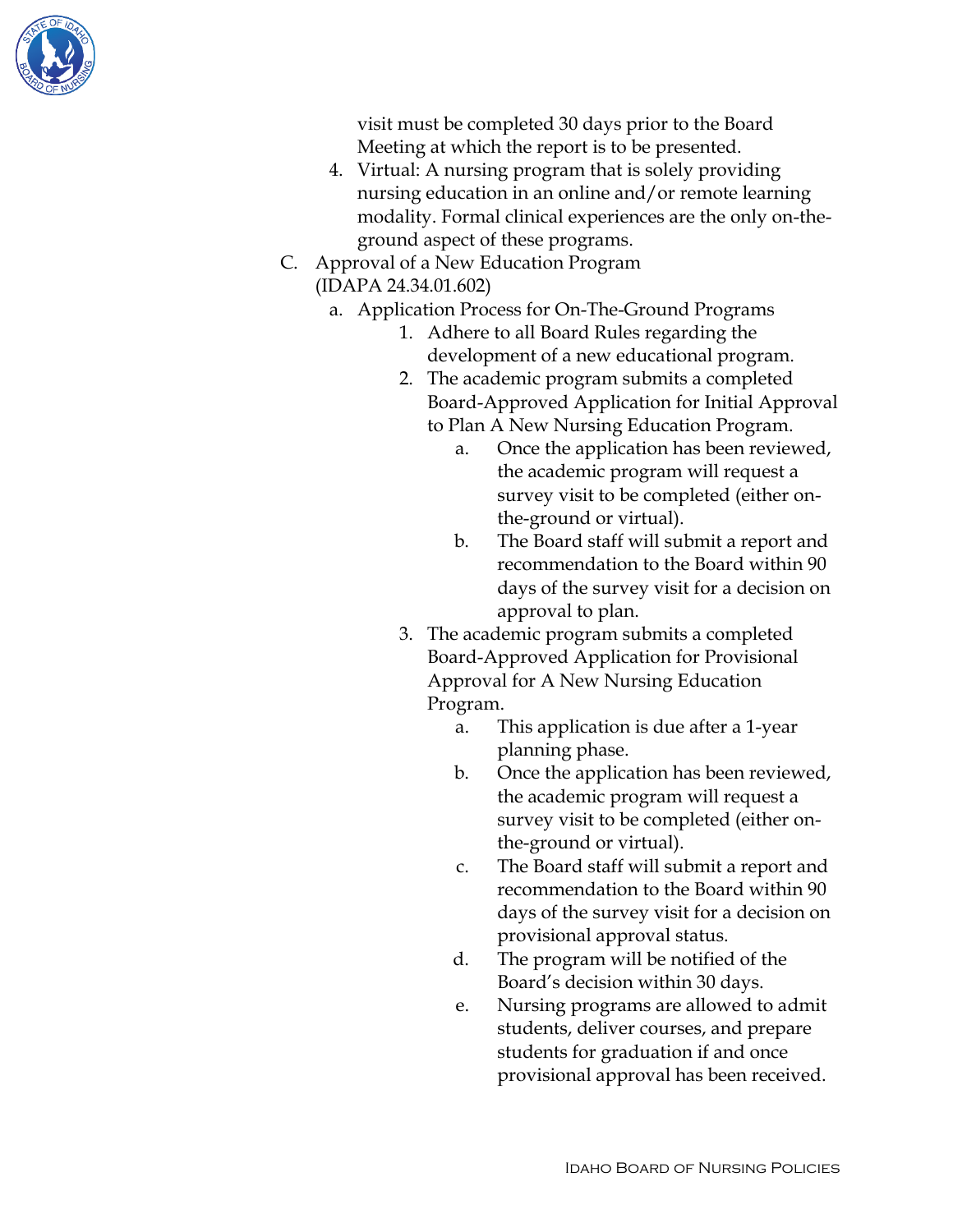

- 4. The academic program submits a completed Board-Approved Application for Full Approval of A Provisional Nursing Education Program.
	- a. This application is due after the first class of graduates.
	- b. Once the application has been reviewed, the academic program will request a survey visit to be completed (either onthe-ground or virtual).
	- c. The Board staff will submit a report and recommendation to the Board within 90 days of the survey visit for a decision on full approval status.
	- d. Full approval must be applied for and granted within 3 years of eligibility.
- 3. Application Process for Virtual Programs
	- a. Adhere to all Board Rules regarding the development of a new educational program unless otherwise noted by this policy.
	- b. The academic program submits a completed Board-Approved Application for Approval of a Virtual Education Program.
		- i. As part of the application, the academic program must submit:
			- a. Verification that each faculty member who will have a direct faculty- student relationship meets the faculty qualification requirements as outlined in Board Rule.
			- b. Documentation that the academic program has current approval from the Board of Nursing in their home state.
			- c. If located in a state that does not approve programs, the program must be accredited by a national organization recognized by the Board in that state.
	- c. The Board staff will submit a report to the Board within 90 days of receiving the completed application for the Board to review the application.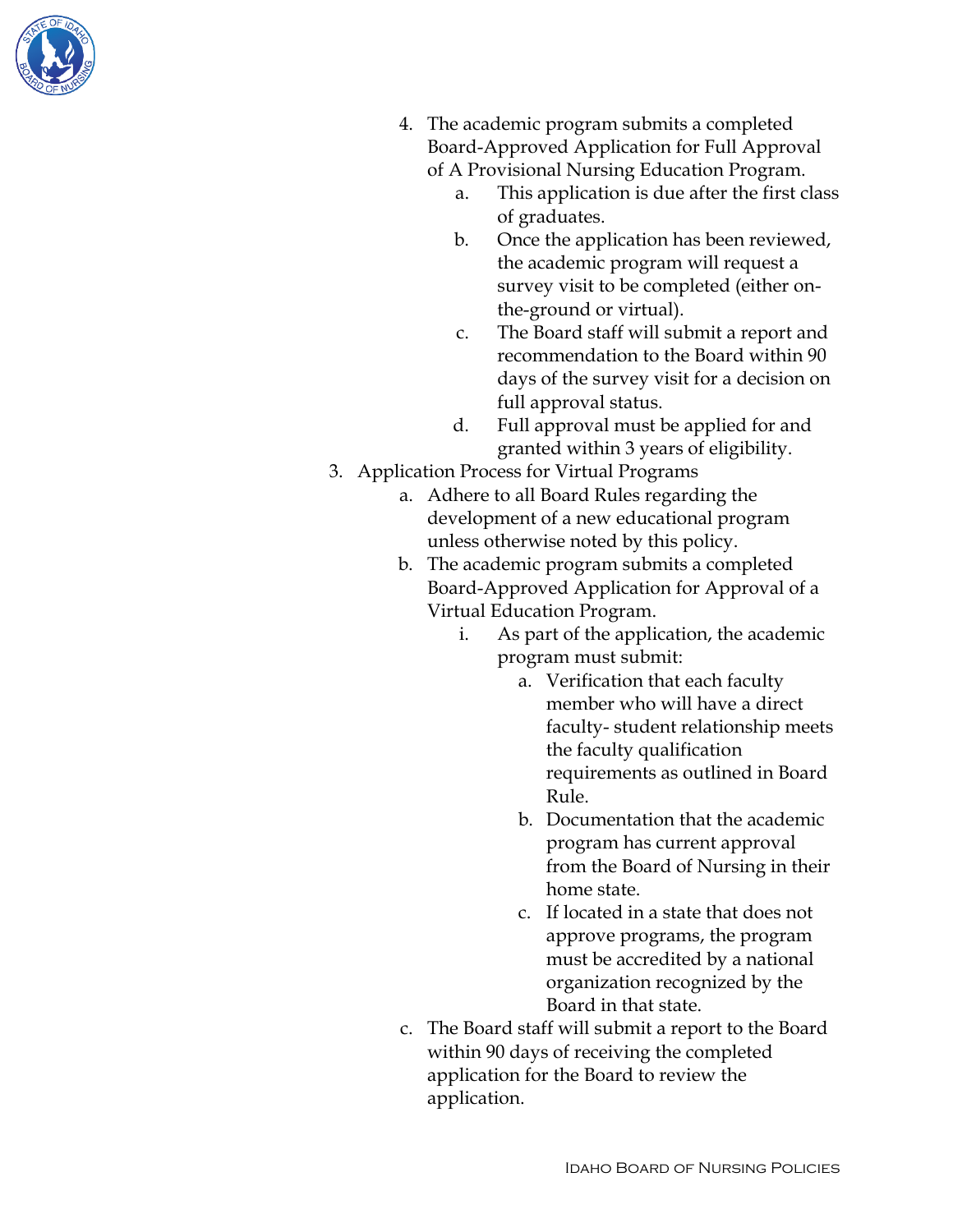

- d. The Executive Director has delegated authority to approve Virtual Programs occurring in Idaho.
- D. Continuance of Full Approval of Educational Program (IDAPA 24.34.01.603)
	- 1. Continuance of Full Approval for On-The-Ground Programs
		- a. Adhere to all Board Rules regarding the continuance of full approval of an educational program.
	- 2. Continuance of Full Approval for Virtual Programs
		- a. Adhere to all Board Rules regarding the continuance of full approval of an educational program unless otherwise noted by this policy.
		- b. Meet Board Standards for program faculty, curriculum, clinical, and outcomes.
		- c. Complete the annual report provided by the Board.
		- d. Maintain a pass rate of 80% or higher for firsttime NCLEX testers for their program's intended licensure.

Example: RN-ADN Program for the NCLEX-RN.

- 3. When A Program Does Not Meet Board Standards
	- a. Reference IDAPA 24.34.01.603: Continuing Full Approval for details regarding this process.
- E. Discontinuance of An Education Program (IDAPA 24.34.01.604)
	- 1. When an educational program plans to discontinue its nursing education program, it must notify the Board in writing at least 1 academic year prior to the closure.
	- 2. A closure plan must be developed and implemented to include:
		- a. Ensuring that the program standards are maintained until the last class has graduated.
		- b. Provision for disposition of student records.
- F. All programs, both on-the-ground and virtual, are required to adhere to applicable Board rules and policies as it relates to nursing education.
	- 1. A grandfather clause for programs currently occurring in Idaho is not offered as part of this policy. Programs currently occurring in Idaho are required to follow the application process and continued approval requirements as outlined in Board rule and policy.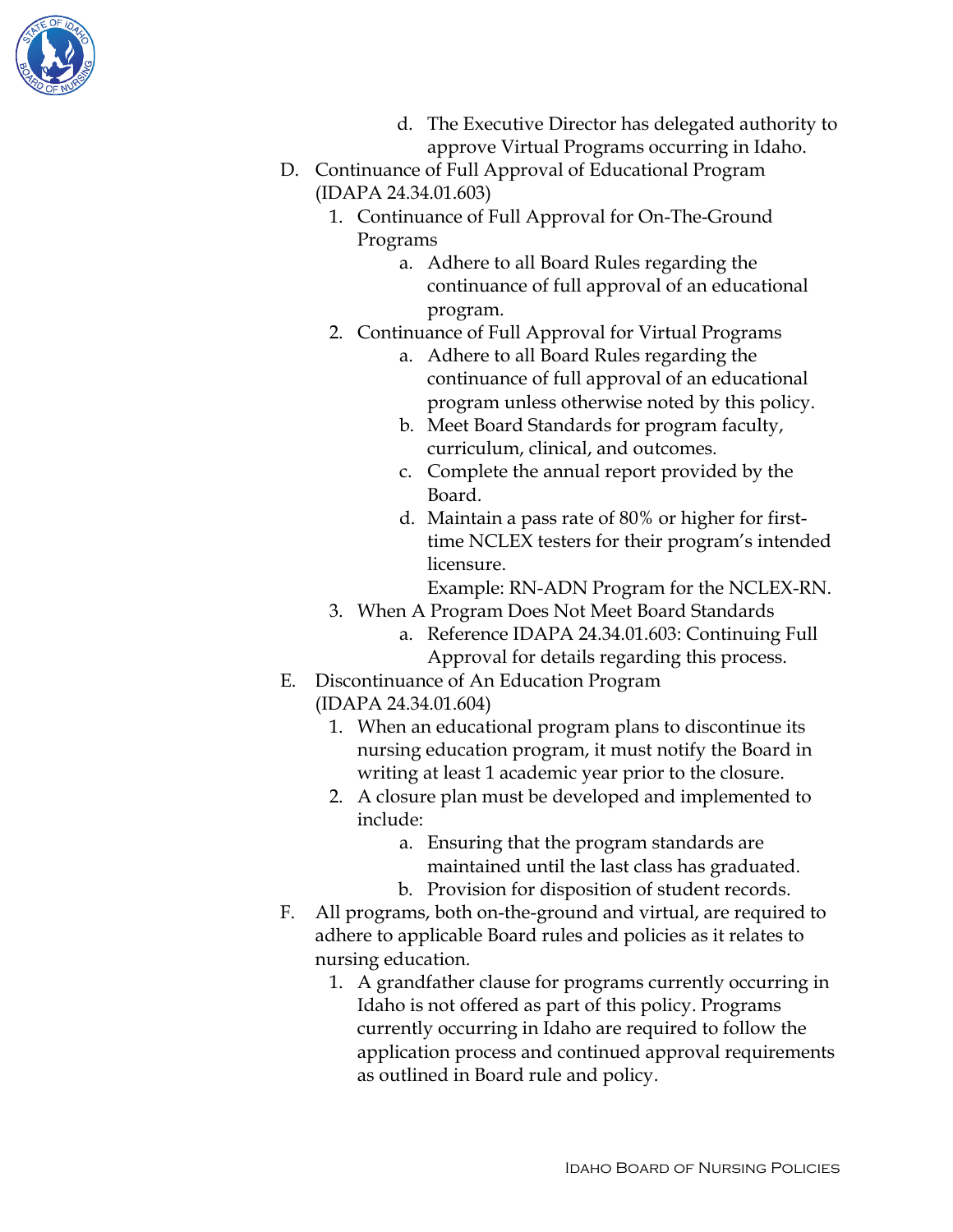

- 2. Programs that are currently occurring in Idaho and that have recent (within the last 3 years) NCLEX data will be required to have that pertinent data included as part of their application and Board review process.
- G. The Executive Director has delegated authority to approve the necessary implementation timeline and appropriate forms, applications, and other supporting documents to ensure that applicable Board rules and policies are executed.
	- 1. The continually progressing plan to achieve Boardestablished standards gradual implementation plan for virtual programs that are currently providing education in Idaho without the appropriate Board approval as outlined in this policy must not exceed 1 year.
	- 2. The continually progressing plan to achieve Boardestablished standards gradual implementation plan for on-the-ground programs that are currently providing education in Idaho without the appropriate Board approval as outlined in this policy must not exceed 2 years.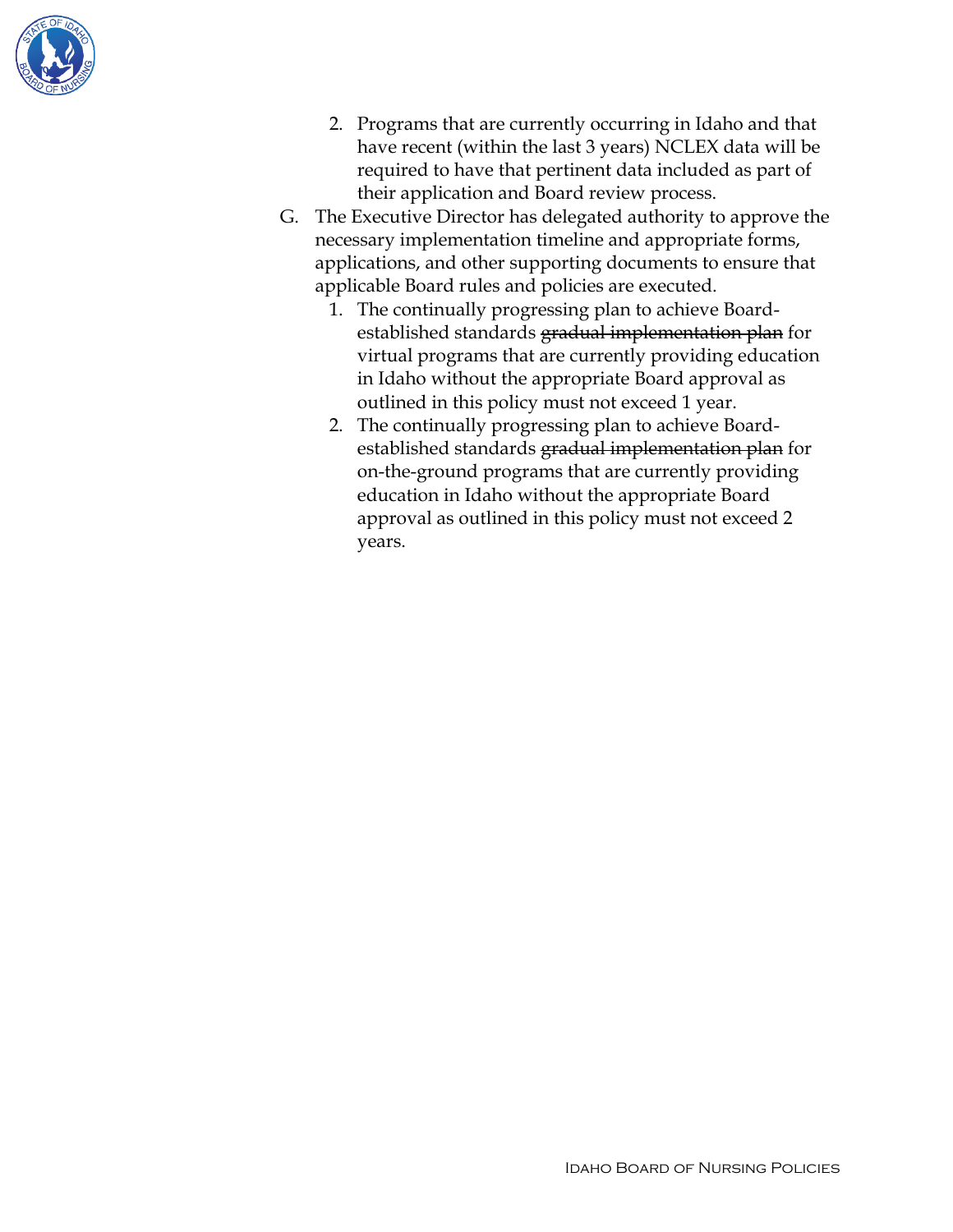

| Policy Number:                                 | X - EDUCATION - 2                                                                                                                                                                                                                                                                                                                                                                                                                                                                          |
|------------------------------------------------|--------------------------------------------------------------------------------------------------------------------------------------------------------------------------------------------------------------------------------------------------------------------------------------------------------------------------------------------------------------------------------------------------------------------------------------------------------------------------------------------|
| Policy Name:                                   | <b>NCLEX REPORTS</b>                                                                                                                                                                                                                                                                                                                                                                                                                                                                       |
| <b>Adoption Date:</b><br><b>Revision Date:</b> | December 2006 - Revised 11/4/2010                                                                                                                                                                                                                                                                                                                                                                                                                                                          |
| Review Date:                                   | 11/4/10                                                                                                                                                                                                                                                                                                                                                                                                                                                                                    |
| Purpose:                                       | To establish conditions for release of NCLEX reports.                                                                                                                                                                                                                                                                                                                                                                                                                                      |
| Policy:                                        | A program summary of the NCLEX pass rates for first time<br>candidates who are graduates of an Idaho school will be sent<br>biannually to each program. This information will include a yearly<br>review of the number of candidates that took the test, the number<br>and percentage that passed or failed. Educational Program Reports<br>which provide information on candidates who graduated from each<br>program and applied for licensure in Idaho will also be sent<br>biannually. |
|                                                | Schools requesting additional information will be directed to the<br>testing vender to subscribe for additional information.                                                                                                                                                                                                                                                                                                                                                               |
|                                                | NCLEX pass rates for individual schools will be provided to<br>individuals who submit a written request for the information.                                                                                                                                                                                                                                                                                                                                                               |

Information will be limited to the number of candidates who took the test, the number and percentage that passed or failed. Information will be provided for the previous and current year only.